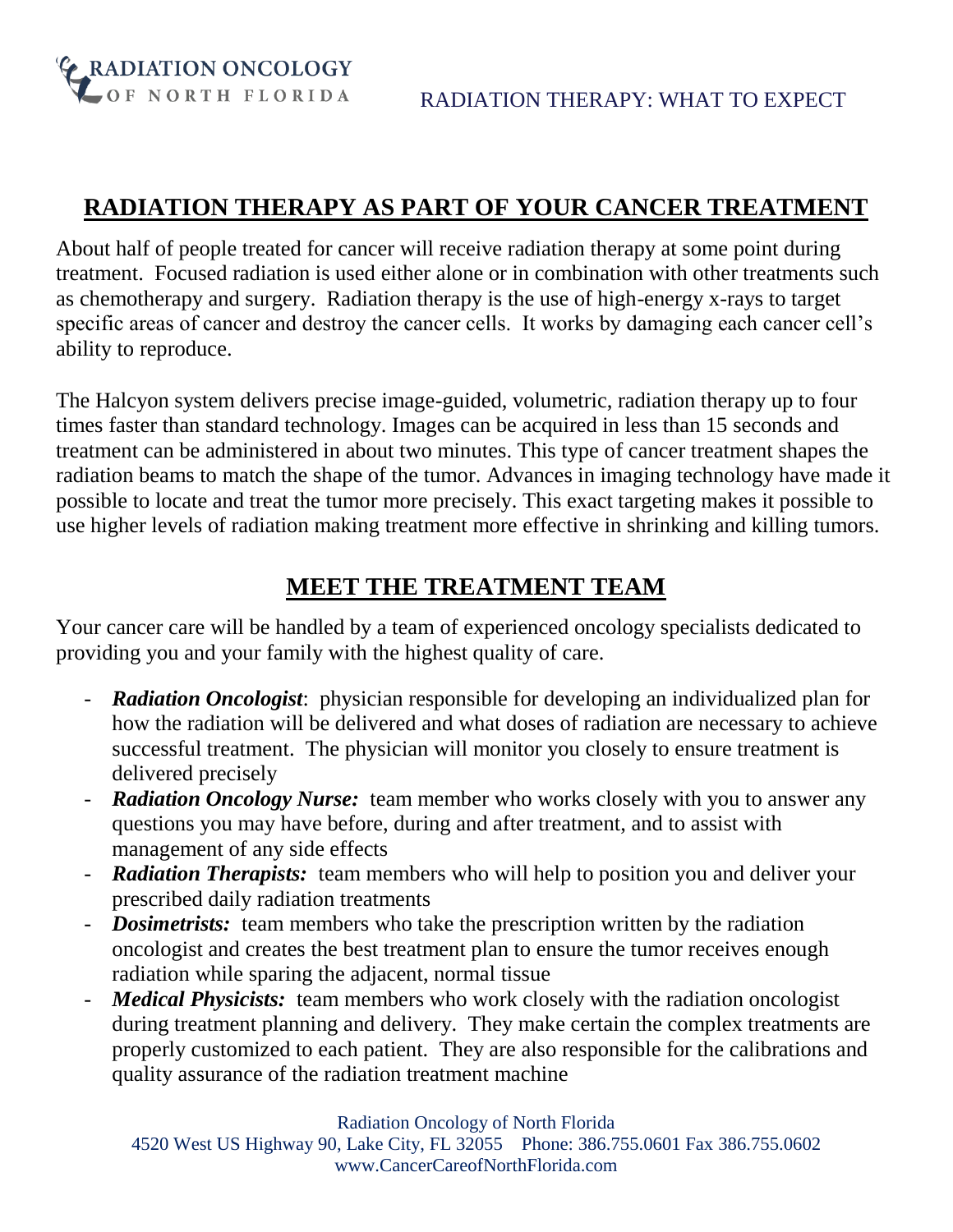**G** RADIATION ONCOLOGY LOF NORTH FLORIDA

#### **WILL MY INSURANCE COVER RADIATION TREATMENT?**

We are committed to helping you and your family have full access to all cancer services. Most insurance plans are accepted. Our team of front office experts will retrieve authorization for your treatment plan prior to the start of your treatment. If you have any questions regarding your insurance carrier, please contact our patient insurance specialist.

# **WHAT TO EXPECT BEFORE TREATMENT: CT SIMULATION**

During your first visit, your radiation oncologist will evaluate your medical history and conduct a physical examination to assess your clinical condition as well as the extent of disease. During this consultative visit, your will discuss the benefits of, and possible risks associated with radiation therapy and if you are an appropriate candidate for treatment.

Once it is determined that radiation will be used as part or all of your cancer treatment, it is necessary to carefully plan your therapy. This process is called CT simulation. This planning session is about 30 minutes to an hour in length. You may hear your team call it a "sim" or "CT sim" Here are the details:

- Utilizing a CT scanner to determine where the cancer is for precise therapy planning. In some cases, your radiation oncologist may also order a PET/CT and/or MRI
- Your therapists measure and mark the areas receiving radiation
- Your therapists place you in the exact position in which you will be receiving your radiation treatment
- Your therapists will create devices and molds to securely hold you in the necessary treatment position. This is painless.
- Your therapists will mark your body with implanted markers or tattoos to best target the tumor
- Take special care not to remove the ink marks on the skin